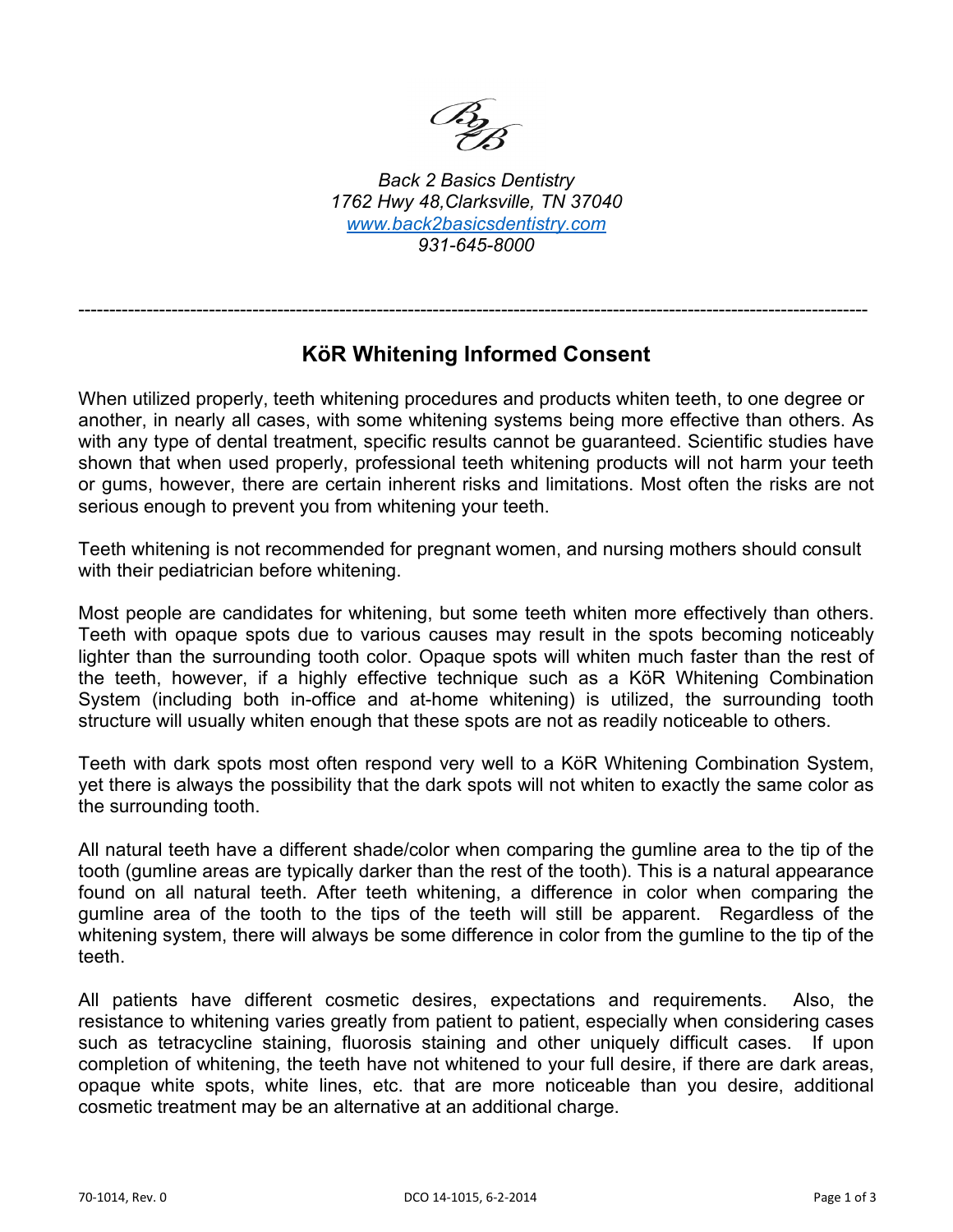Sensitivity of gums and/or teeth during whitening is common. Typically this sensitivity will last only a day or two after completion of whitening. You may be given products to reduce teeth sensitivity at home; however, even with the desensitizing products you may still experience some sensitivity.

It is important to understand that tooth-color fillings, bondings, porcelain veneers and porcelain crowns will not whiten like natural teeth and may need to be replaced after teeth whitening if the color discrepancy is noticeable.

Exceptionally whitening-resistant teeth, including but not limited to tetracycline stained or fluoride stained teeth, require longer treatment times than average cases, and in some cases require additional in-office whitening procedures. This is variable, and the time frame and number of necessary in-office visits cannot be known with certainty prior to the beginning of treatment. If the time necessary and the number of in-office whitening sessions are more than anticipated, additional charges may apply.

In-Office Whitening – This method of teeth whitening (sometimes called Power Whitening) is performed in the dental office and actually takes a little longer than just one hour. The advantage of this technique is that the results are achieved quickly, without need for wearing whitening trays at home. The disadvantage is that all types of one-visit, one-hour whitening are unpredictable, (regardless of the brand or products used) and the result has the potential to fade more quickly than other types of professional whitening treatments. Most commonly 2-4 in-office whitening visits are necessary to provide longer lasting results.

At-Home Whitening – This method of teeth whitening requires the wearing of custom made whitening trays at home, most often for two weeks, however additional weeks may be necessary in more whitening-resistant cases. The advantage of this system is that it is more predictable, more effective and the results are permanent when you follow the post-whitening directions and maintenance that will be recommended for you after your whitening is completed. The disadvantage is that whitening results are not immediate and most often require two or more weeks of at-home whitening.

Combination At-Home & In-Office Whitening – This method requires at-home whitening as seen above, plus an in-office whitening session immediately following the at-home whitening. One inoffice whitening session is normally required; however, two or more in-office whitening sessions may be required for extremely difficult cases such as tetracycline staining of the teeth. The advantage of this whitening system is the most predictable, most effective and longest-lasting whitening result possible. The disadvantage is a slightly higher cost, and more time and effort on your part.

To achieve the greatest permanent whiteness of your teeth, at the end of your whitening treatment your dentist will supply you with a post-whitening form. This form will detail the recommended type and amount of initial and long-term maintenance. It is important to follow these recommendations to maintain the whitest teeth permanently. By following these recommendations after the whitening procedure, most patients will still be able to consume a normal diet, including drinks like coffee, tea and cola, and still maintain whiter teeth indefinitely. If these instructions are not followed, the whiteness of the teeth will most often fade.